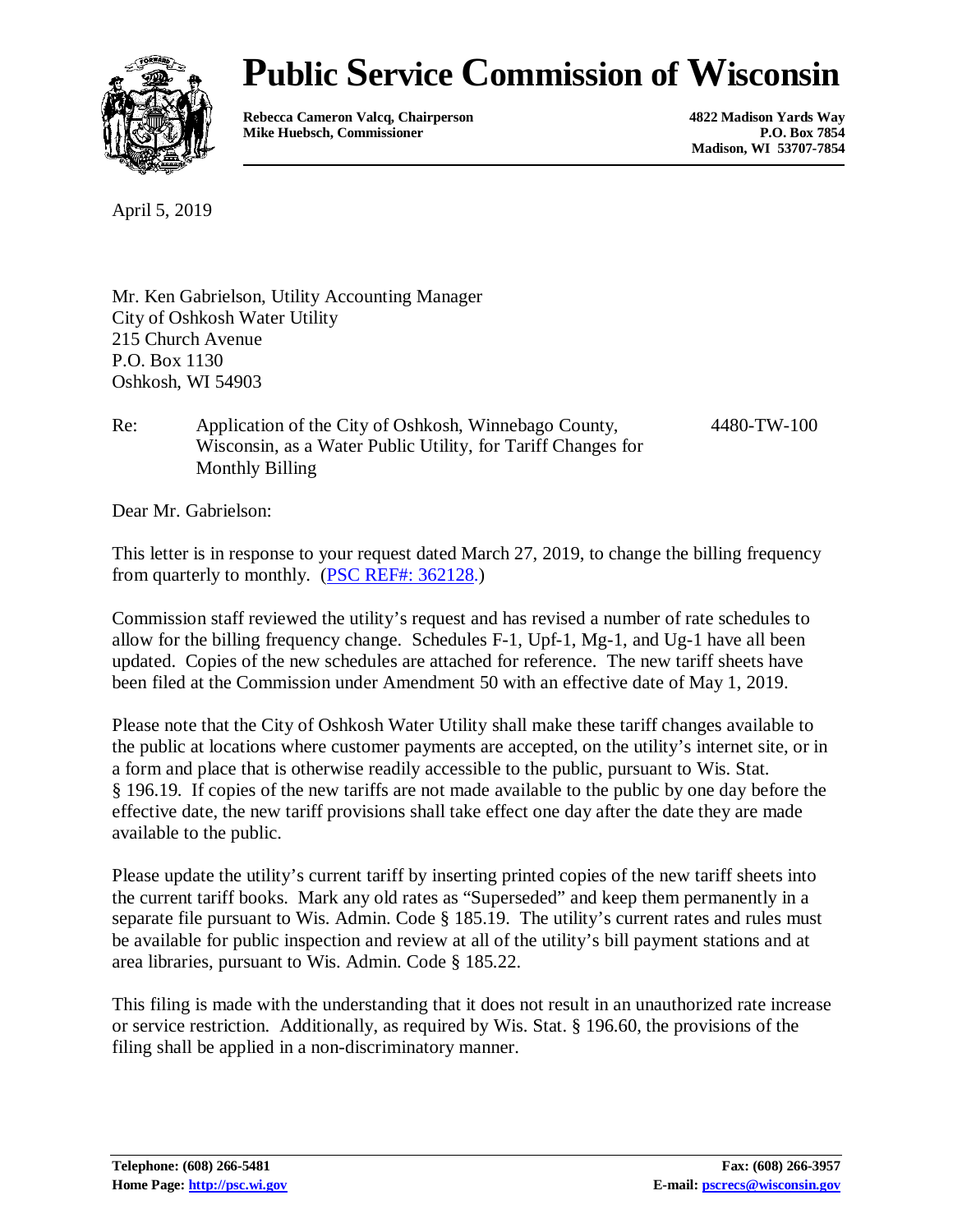Mr. Ken Gabrielson Docket 4480-TW-100 Page 2

If you have any questions, please contact Public Utility Rate Analyst Alex Hanna at 608- 267-2336 or via email at [Alex.Hanna@wisconsin.gov.](mailto:Alex.Hanna@wisconsin.gov)

Sincerely,

Pri Ja

Eric J. Esser Administrator Division of Water, Telecommunications, and Consumer Affairs

EJE:ajh:kle DL:01678591

Attachments

cc: Jon Cameron, Ehlers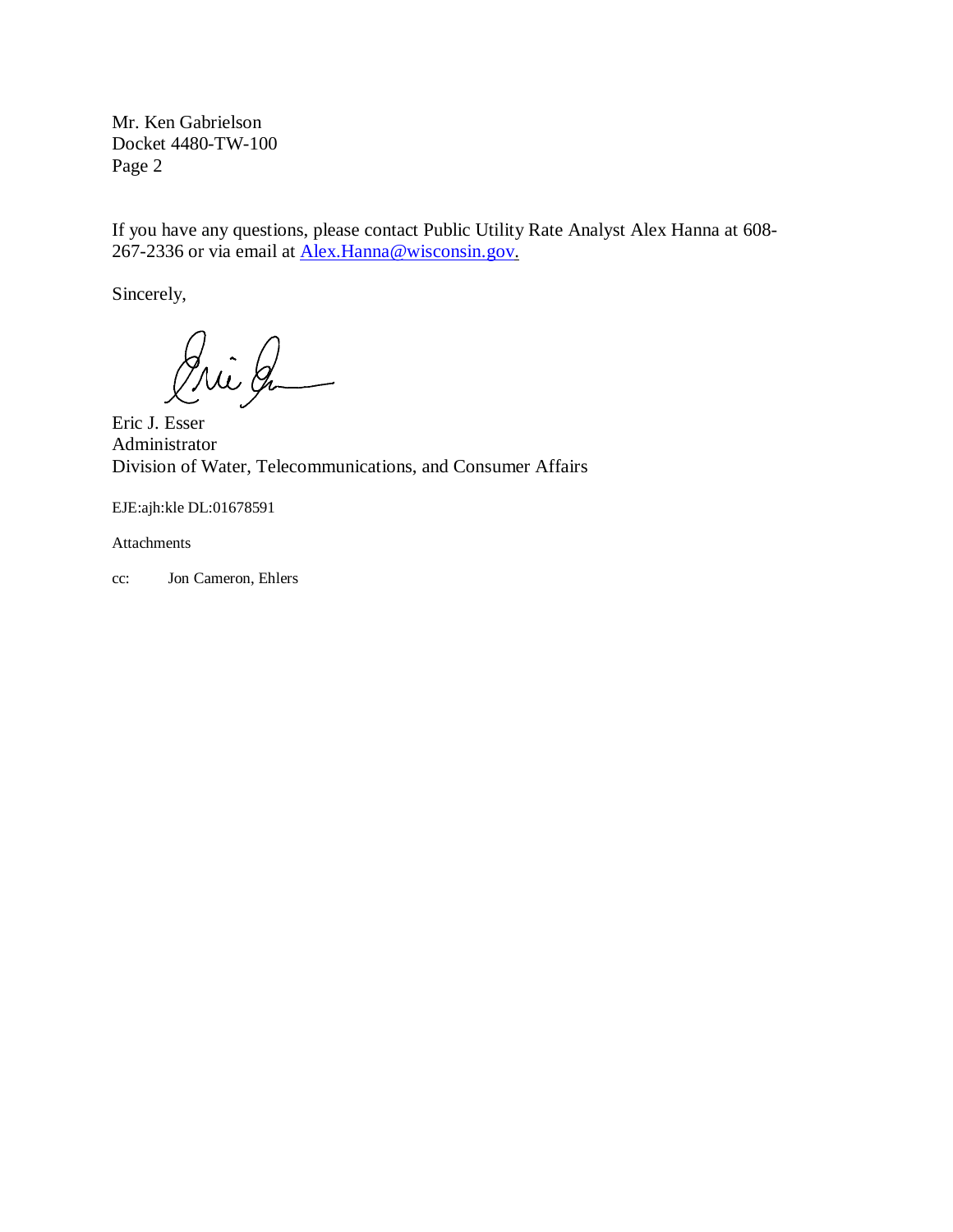Docket 4480-TW-100

## **City of Oshkosh Water Utility**

#### **Water Rate File Changes**

#### **New or Amended**

F-1 Upf-1 Mg-1  $Ug-1$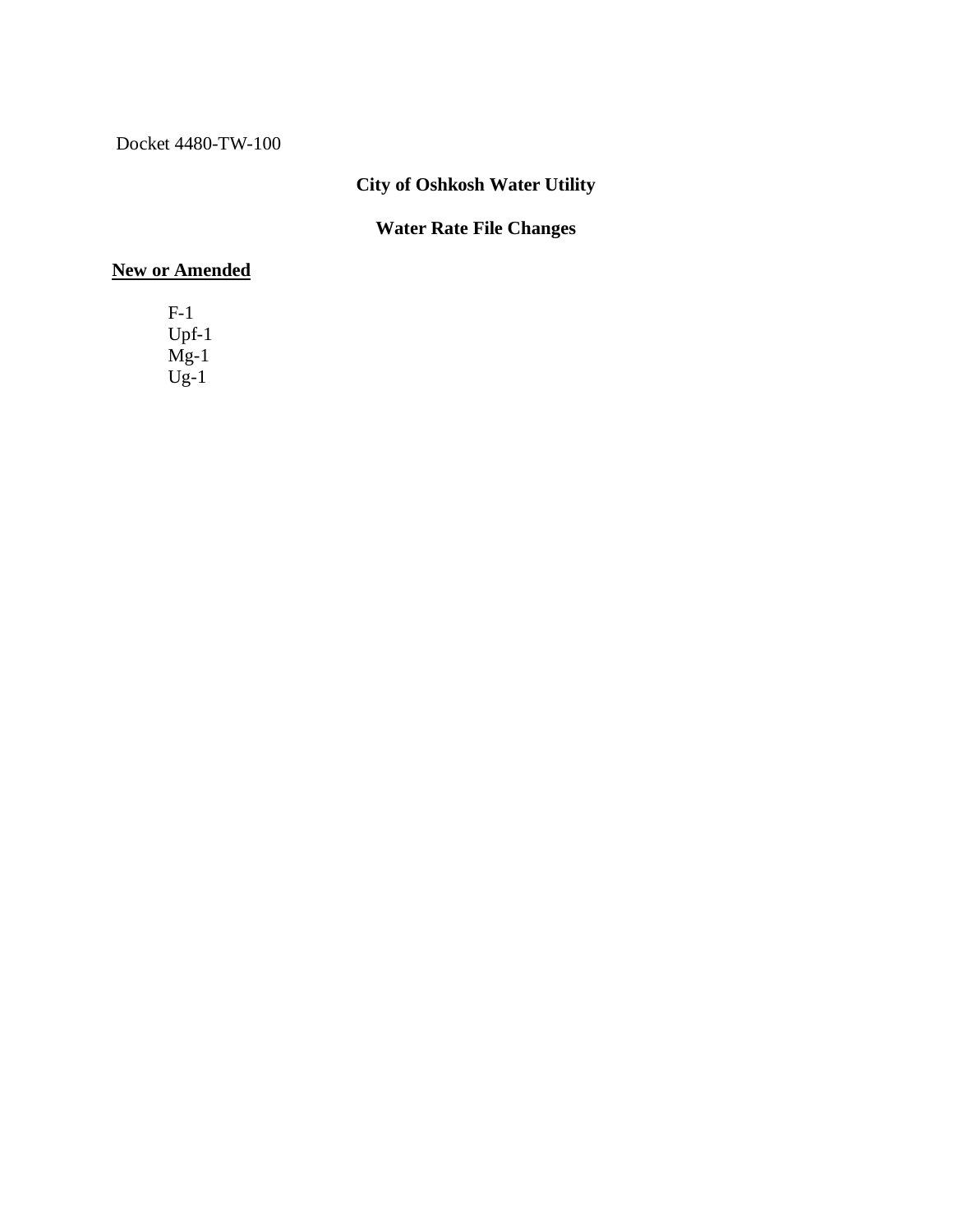#### **City of Oshkosh Water Utility**

### **Public Fire Protection Service**

Public fire protection service includes the use of hydrants for fire protection service only and such quantities of water as may be demanded for the purpose of extinguishing fires within the service area. This service shall also include water used for testing equipment and training personnel. For all other purposes, the metered or other rates set forth, or as may be filed with the Public Service Commission, shall apply.

Municipal Charge:

The annual charge for public fire protection service to the City of Oshkosh shall be \$650,000. The utility may bill for this amount in equal installments.

#### Direct Charge:

Under the Wis. Stat. 196.03(3)(b), the municipality has chosen to have the utility bill the retail general service customers for public fire protection service.

Monthly Public Fire Protection Service Charges:

| $\frac{5}{8}$ - inch meter:  | 3.38  | 3 - inch meter:    | 51.00  |
|------------------------------|-------|--------------------|--------|
| $\frac{3}{4}$ - inch meter:  | 3.38  | 4 - inch meter:    | 84.00  |
| 1 - inch meter:              | 8.50  | 6 - inch meter:    | 169.00 |
| $1\frac{1}{4}$ - inch meter: | 13.00 | 8 - inch meter:    | 270.00 |
| $1\frac{1}{2}$ - inch meter: | 17.00 | $10$ - inch meter: | 405.00 |
| $2$ - inch meter:            | 27.00 | $12$ - inch meter: | 541.00 |

Customers who are provided service under Schedules Mg-1, Ug-1 or Sg-1 shall also be subject to the charges in this schedule according to the size of their primary meter.

Billing: Same as Schedule Mg-1.

**RATE FILE** Sheet No. 1 of 1 Schedule No. F-1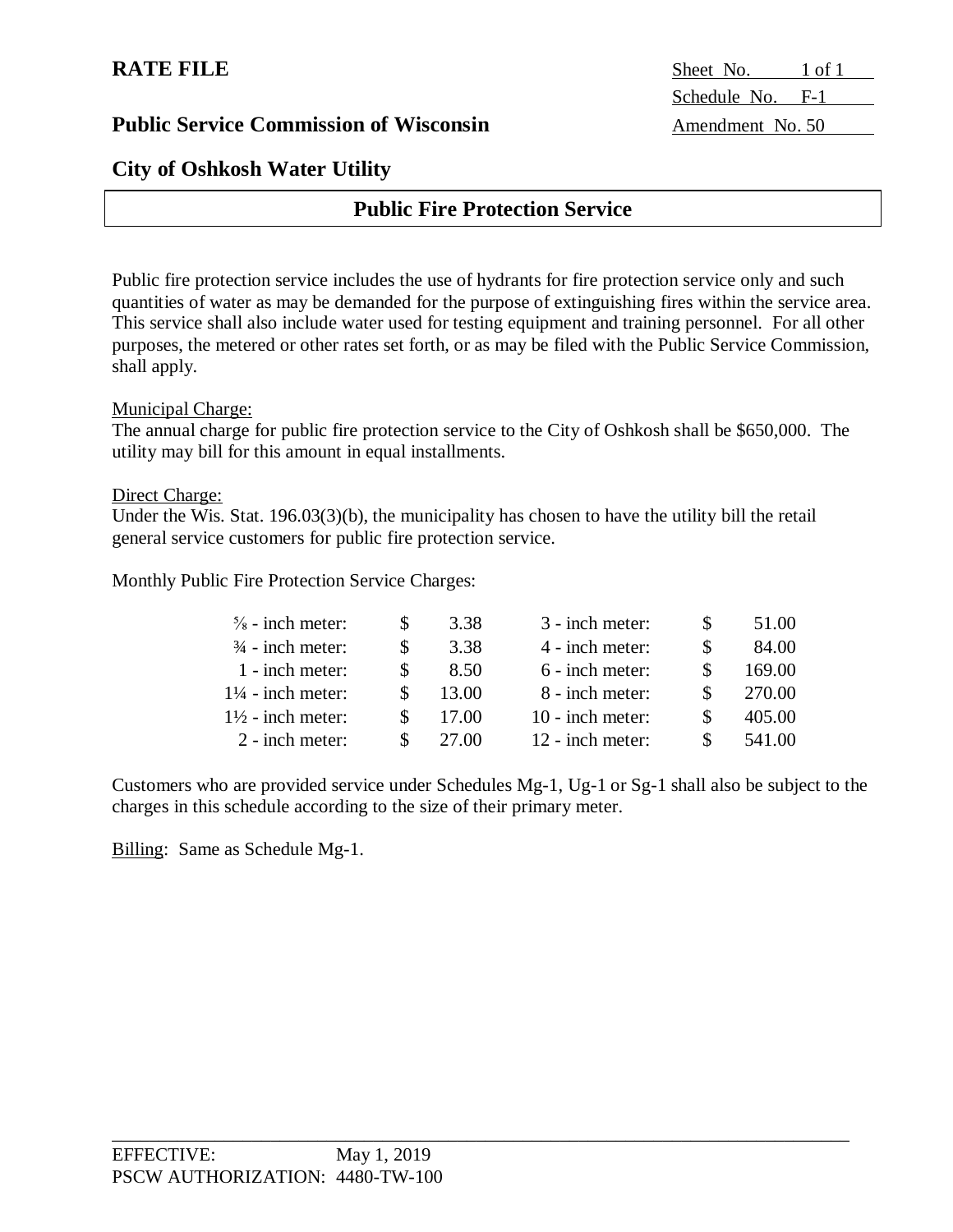#### **City of Oshkosh Water Utility**

### **Private Fire Protection Service - Unmetered**

This service shall consist of permanent or continuous unmetered connections to the main for the purpose of supplying water to private fire protection systems such as automatic sprinkler systems, standpipes, and private hydrants. This service shall also include reasonable quantities of water used for testing check valves and other backflow prevention devices.

\_\_\_\_\_\_\_\_\_\_\_\_\_\_\_\_\_\_\_\_\_\_\_\_\_\_\_\_\_\_\_\_\_\_\_\_\_\_\_\_\_\_\_\_\_\_\_\_\_\_\_\_\_\_\_\_\_\_\_\_\_\_\_\_\_\_\_\_\_\_\_\_\_\_\_\_\_\_\_

Monthly Private Fire Protection Service Demand Charges:

| 2 - inch or smaller connection: | \$<br>6.00   |
|---------------------------------|--------------|
| 3 - inch connection:            | \$<br>11.00  |
| 4 - inch connection:            | \$<br>18.00  |
| 6 - inch connection:            | \$<br>36.00  |
| 8 - inch connection:            | \$<br>57.00  |
| 10 - inch connection:           | \$<br>86.00  |
| 12 - inch connection:           | \$<br>115.00 |
| 14 - inch connection:           | \$<br>144.00 |
| 16 - inch connection:           | 172.00       |

Billing: Same as Schedule Mg-1.

**RATE FILE** Sheet No. 1 of 1 Schedule No. Upf-1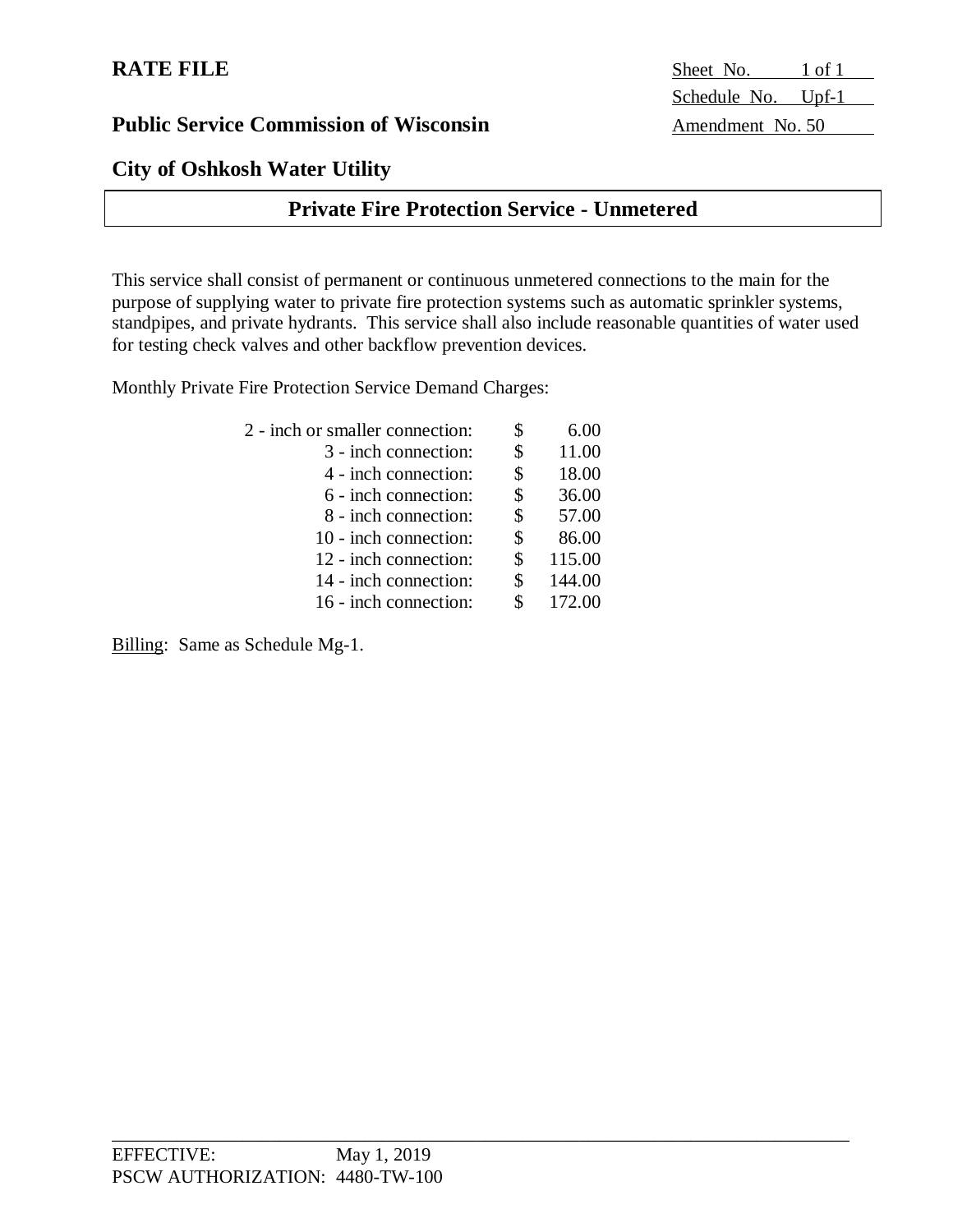**RATE FILE** Sheet No. 1 of 1 Schedule No. Mg-1

#### **City of Oshkosh Water Utility**

| <b>General Service - Metered</b> |  |      |                 |  |       |  |
|----------------------------------|--|------|-----------------|--|-------|--|
|                                  |  |      |                 |  |       |  |
| <b>Monthly Service Charges:</b>  |  |      |                 |  |       |  |
| $\frac{5}{8}$ - inch meter:      |  | 8.60 | 3 - inch meter: |  | 54.00 |  |

| $\frac{1}{8}$ = 111011 1110101. | $\sqrt{2}$ | 0.001 | <u>J - Muh Mulu</u> | JT.VV  |
|---------------------------------|------------|-------|---------------------|--------|
| $\frac{3}{4}$ - inch meter:     |            | 8.60  | 4 - inch meter:     | 79.00  |
| 1 - inch meter:                 |            | 13.40 | 6 - inch meter:     | 137.00 |
| $1\frac{1}{4}$ - inch meter:    |            | 18.00 | 8 - inch meter:     | 207.00 |
| $1\frac{1}{2}$ - inch meter:    |            | 23.00 | $10$ - inch meter:  | 294.00 |
| $2$ - inch meter:               | SS.        | 35.00 | 12 - inch meter:    | 381.00 |
|                                 |            |       |                     |        |

Plus Volume Charges:

|  | First 1,000 cubic feet used each month: \$5.12 per 100 cubic feet |  |
|--|-------------------------------------------------------------------|--|
|  | Next 2,333 cubic feet used each month: \$4.90 per 100 cubic feet  |  |
|  | Next 63,334 cubic feet used each month: \$4.55 per 100 cubic feet |  |
|  | Over 66,667 cubic feet used each month: \$4.26 per 100 cubic feet |  |

Billing: Bills for water service are rendered monthly and become due and payable upon issuance following the period for which service is rendered. A late payment charge of 1 percent per month will be added to bills not paid within 20 days of issuance. This late payment charge will be applied to the total unpaid balance for utility service, including unpaid late payment charges. The late payment charge is applicable to all customers. The utility customer may be given a written notice that the bill is overdue no sooner than 20 days after the bill is issued. Unless payment or satisfactory arrangement for payment is made within the next 10 days, service may be disconnected pursuant to Wis. Adm. Code ch. PSC 185.

Combined Metering: Volumetric meter readings will be combined for billing if the utility for its own convenience places more than one meter on a single water service lateral. Multiple meters placed for the purpose of identifying water not discharged into the sanitary sewer are not considered for utility convenience and shall not be combined for billing. This requirement does not preclude the utility from combining readings when metering configurations support such an approach. Meter readings from individually metered separate service laterals shall not be combined for billing purposes.